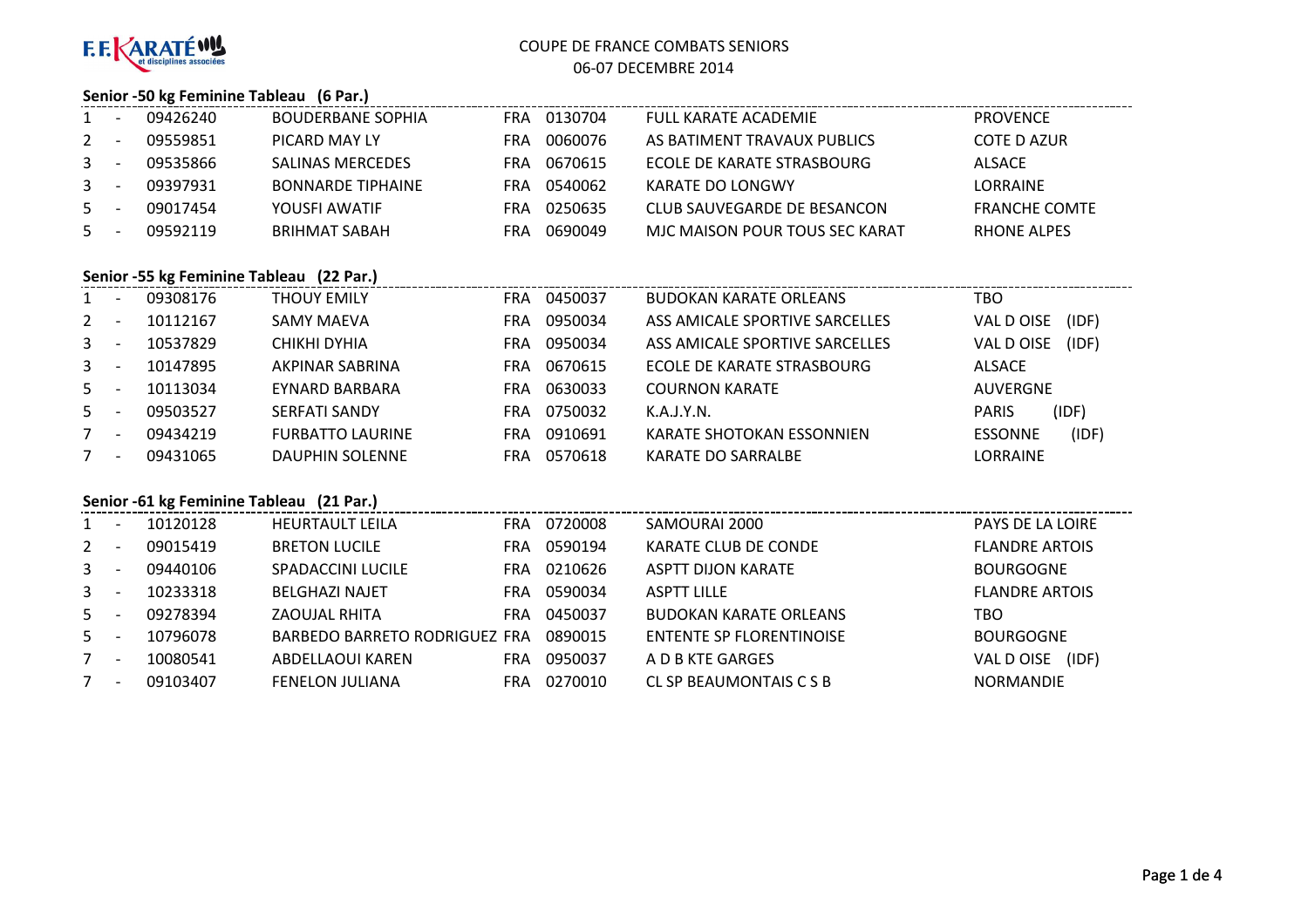

#### **Senior -68 kg Feminine Tableau (13 Par.)**

| $1 \quad$    | 09481747 | <b>MATOUB LAMYA</b>    | <b>FRA</b> | 0950034 | ASS AMICALE SPORTIVE SARCELLES | (IDF)<br>VAL D OISE     |
|--------------|----------|------------------------|------------|---------|--------------------------------|-------------------------|
| 2            | 01341735 | <b>FROMAGER SONIA</b>  | FRA        | 0920079 | C S M PUTEAUX                  | HAUTS DE SEINE (IDF)    |
| $\mathbf{3}$ | 09263173 | THIEBAUT LAURIE        | FRA        | 0450037 | <b>BUDOKAN KARATE ORLEANS</b>  | TBO                     |
| $\mathbf{3}$ | 09566039 | <b>LEROY MANON</b>     | FRA        | 0720008 | SAMOURAI 2000                  | <b>PAYS DE LA LOIRE</b> |
| $5 -$        | 01208056 | <b>MOTTET EMMELINE</b> | FRA        | 0690727 | NO KACHI LYON                  | <b>RHONE ALPES</b>      |
| $5 -$        | 10801878 | MBAYE AMY              | FRA        | 0950037 | A D B KTE GARGES               | (IDF)<br>VAL D OISE     |
|              | 09600893 | DABBADIE CHLOE         | FRA        | 0770059 | KARATE CLUB BOISSY LE CHATEL   | SEINE ET MARNE (IDF)    |

### **Senior 68 et + kg Feminine Tableau (14 Par.)**

| $\mathbf{1}$ | 10013425 | FLORENTIN ANNE LAURE | FRA        | 0450037 | <b>BUDOKAN KARATE ORLEANS</b>  | TBO                  |
|--------------|----------|----------------------|------------|---------|--------------------------------|----------------------|
| $\mathbf{2}$ | 10352653 | AISSA FATEN          | FRA        | 0920079 | C S M PUTEAUX                  | HAUTS DE SEINE (IDF) |
| $\mathbf{3}$ | 01529447 | AIT IBRAHIM NADEGE   | <b>FRA</b> | 0830697 | LE GRAND SAMOURAI              | <b>COTE D AZUR</b>   |
| $3 -$        | 10194216 | <b>GARCIA NANCY</b>  | FRA        | 0130019 | CLUB ARLESIEN DE KARATE DO     | <b>PROVENCE</b>      |
| $5 -$        | 09235667 | <b>SOUFFLET RUTH</b> | FRA        | 0950034 | ASS AMICALE SPORTIVE SARCELLES | (IDF)<br>VAL DOISE   |
| $5 -$        | 10110338 | SALHI SANA           | FRA        | 0770615 | <b>CACV KARATE</b>             | SEINE ET MARNE (IDF) |
| 7            | 09064924 | KLOUCHA SOFIA        | FRA        | 0250635 | CLUB SAUVEGARDE DE BESANCON    | <b>FRANCHE COMTE</b> |
| 7            | 09508088 | TEHAAMEAMEA VAITIARE | FRA        | 0850005 | FONTENAY KARATE SHOTOKAN       | PAYS DE LA LOIRE     |

### **Seniors Feminine Equipe Tableau (19 Par.)**

| $1 \quad$      | 0950034 ASS AMICALE SPORTIVE SARCELLES | 0D | FRA.       | 0950034 | ASS AMICALE SPORTIVE SARCELLES | (IDF)<br>VAL D OISE       |
|----------------|----------------------------------------|----|------------|---------|--------------------------------|---------------------------|
| $\overline{2}$ | 0450037 BUDOKAN KARATE ORLEANS         | 0D | FRA        | 0450037 | <b>BUDOKAN KARATE ORLEANS</b>  | TBO                       |
| $\mathbf{3}$   | 0130704 FULL KARATE ACADEMIE           | 0D | <b>FRA</b> | 0130704 | <b>FULL KARATE ACADEMIE</b>    | <b>PROVENCE</b>           |
| $\mathbf{3}$   | 0920079 C S M PUTEAUX                  | 0D | <b>FRA</b> | 0920079 | C S M PUTEAUX                  | HAUTS DE SEINE (IDF)      |
| $5 -$          | 0670615 ECOLE DE KARATE STRASBOURG     | 0D | <b>FRA</b> | 0670615 | ECOLE DE KARATE STRASBOURG     | ALSACE                    |
| 5              | 0720008 SAMOURAI 2000                  | 0D | FRA        | 0720008 | SAMOURAI 2000                  | PAYS DE LA LOIRE          |
|                | 998 5601 ES TEAM MORBIHAN              | 0D | <b>FRA</b> | 998     | 5601 ES TEAM MORBIHAN          | 998 5601 ES TEAM MORBIHAN |
|                | 0300613 SHOTOKAN KARATE ALESIEN        | 0D | FRA        | 0300613 | SHOTOKAN KARATE ALESIEN        | LANGUEDOC ROUSSILLON      |
|                |                                        |    |            |         |                                |                           |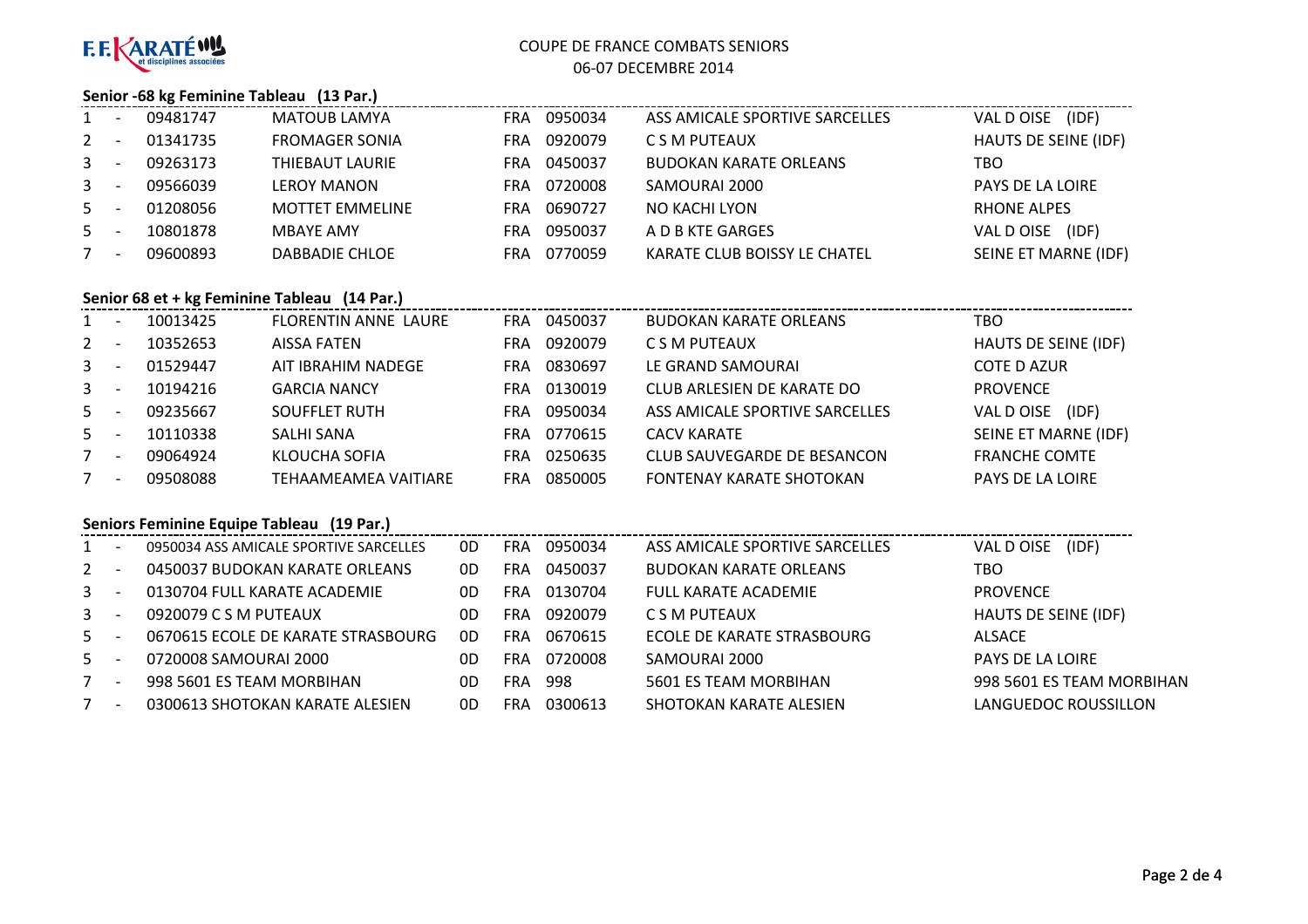

#### **Senior -60 kg Masculin Tableau (30 Par.)**

| $1 \quad$      |                          | 09460457 | AGOUDJIL SOFIANE           | FRA.       | 0770615 | <b>CACV KARATE</b>                 | SEINE ET MARNE (IDF) |
|----------------|--------------------------|----------|----------------------------|------------|---------|------------------------------------|----------------------|
| $2^{\circ}$    |                          | 09596168 | <b>TAVARES LOPES KEVIN</b> | FRA.       | 0400009 | <b>CL AMICAL MORCENAIS KARATE</b>  | <b>AQUITAINE</b>     |
| 3 <sup>7</sup> |                          | 10483885 | <b>RGHIOUI AZIZ</b>        | FRA.       | 0300613 | SHOTOKAN KARATE ALESIEN            | LANGUEDOC ROUSSILLON |
| $3^{\circ}$    | <b>.</b>                 | 10561517 | AZOUZ KEVIN                | <b>FRA</b> | 0830733 | AZUR KARATE ACADEMIE SAINTE MAXIME | <b>COTE D AZUR</b>   |
| $5 -$          |                          | 10352983 | JACQUERAY ADAM             | FRA.       | 0950086 | AMICAL CLUB SPORTIF CORMEILLAI     | (IDF)<br>VAL D OISE  |
| $5 -$          |                          | 09528877 | <b>BABACI LYES</b>         | FRA.       | 0540053 | KARATE CLUB JOEUF                  | LORRAINE             |
| 7              | $\overline{\phantom{a}}$ | 09582979 | LAHOUEL ABDELRAHMANE       | <b>FRA</b> | 0300613 | SHOTOKAN KARATE ALESIEN            | LANGUEDOC ROUSSILLON |
| 7              | $\overline{\phantom{a}}$ | 08940941 | <b>BOURGUIGNON JULIEN</b>  | FRA.       | 0310042 | <b>SHAOLIN KARATE CLUB</b>         | <b>MIDI PYRENEES</b> |

## **Senior -67 kg Masculin Tableau (48 Par.)**

| $1 \quad$   |                          | 09427111 | DA COSTA STEVEN          | FRA | 0540013 | UNION SP ET LITT DE MONT ST MARTIN SEC KARATE | <b>LORRAINE</b>       |
|-------------|--------------------------|----------|--------------------------|-----|---------|-----------------------------------------------|-----------------------|
| $2^{\circ}$ |                          | 09271606 | <b>GARIN MARVIN</b>      | FRA | 0950034 | ASS AMICALE SPORTIVE SARCELLES                | (IDF)<br>VAL D OISE   |
| $3 -$       |                          | 10539271 | KOUSSEKSOU REDOUAN       | FRA | 0950091 | <b>SPORT ENSEMBLE</b>                         | (IDF)<br>VAL D OISE   |
| $3 -$       |                          | 09447494 | RAMDANE KARIM            | FRA | 0270018 | STADE PORTE NORMANDE VERNON                   | <b>NORMANDIE</b>      |
| $5 -$       |                          | 10730159 | <b>BOUJDI ABDELILLAH</b> | FRA | 0750612 | A I S PARIS KARATE CLUB                       | (IDF)<br><b>PARIS</b> |
| $5 -$       |                          | 09622741 | KHELIFI TARIK            | FRA | 0690078 | INTERNATIONAL KARATE CLUB                     | <b>RHONE ALPES</b>    |
|             | $\overline{\phantom{a}}$ | 09185116 | <b>MATOUB GHILAS</b>     | FRA | 0950034 | ASS AMICALE SPORTIVE SARCELLES                | (IDF)<br>VAL D OISE   |
| $7^{\circ}$ |                          | 10229734 | AMDI MOHAMMED            | FRA | 0590034 | <b>ASPTT LILLE</b>                            | <b>FLANDRE ARTOIS</b> |

### **Senior -75 kg Masculin Tableau (56 Par.)**

| $1 \quad$    | 09281619 | DA COSTA LOGAN              | <b>FRA</b> | 0540013 | UNION SP ET LITT DE MONT ST MARTIN SEC KARATE | LORRAINE             |
|--------------|----------|-----------------------------|------------|---------|-----------------------------------------------|----------------------|
| 2            | 09569116 | <b>BASTIEN YOANN</b>        | FRA        | 0890015 | <b>ENTENTE SP FLORENTINOISE</b>               | <b>BOURGOGNE</b>     |
| $\mathbf{3}$ | 10580474 | <b>BOUDERBANE ALEXANDRE</b> | FRA        | 0830082 | <b>KARATE CLUB CABASSOIS</b>                  | COTE D AZUR          |
| $\mathbf{3}$ | 10606641 | <b>MOREIRA NUNO</b>         | <b>FRA</b> | 0270018 | STADE PORTE NORMANDE VERNON                   | <b>NORMANDIE</b>     |
| 5            | 10793190 | ROUIHA ABDELLAH             | FRA        | 0950091 | <b>SPORT ENSEMBLE</b>                         | (IDF)<br>VAL D OISE  |
| 5            | 01313746 | <b>DENIAU DIMITRI</b>       | FRA        | 0720008 | SAMOURAI 2000                                 | PAYS DE LA LOIRE     |
|              | 10649612 | <b>TADISSI YVES MARTIAL</b> | FRA        | 0890015 | <b>ENTENTE SP FLORENTINOISE</b>               | <b>BOURGOGNE</b>     |
|              | 09083516 | RODRIGUES MICKAEL           | FRA        | 0920053 | <b>CSA HAUTS DE RUEIL</b>                     | HAUTS DE SEINE (IDF) |